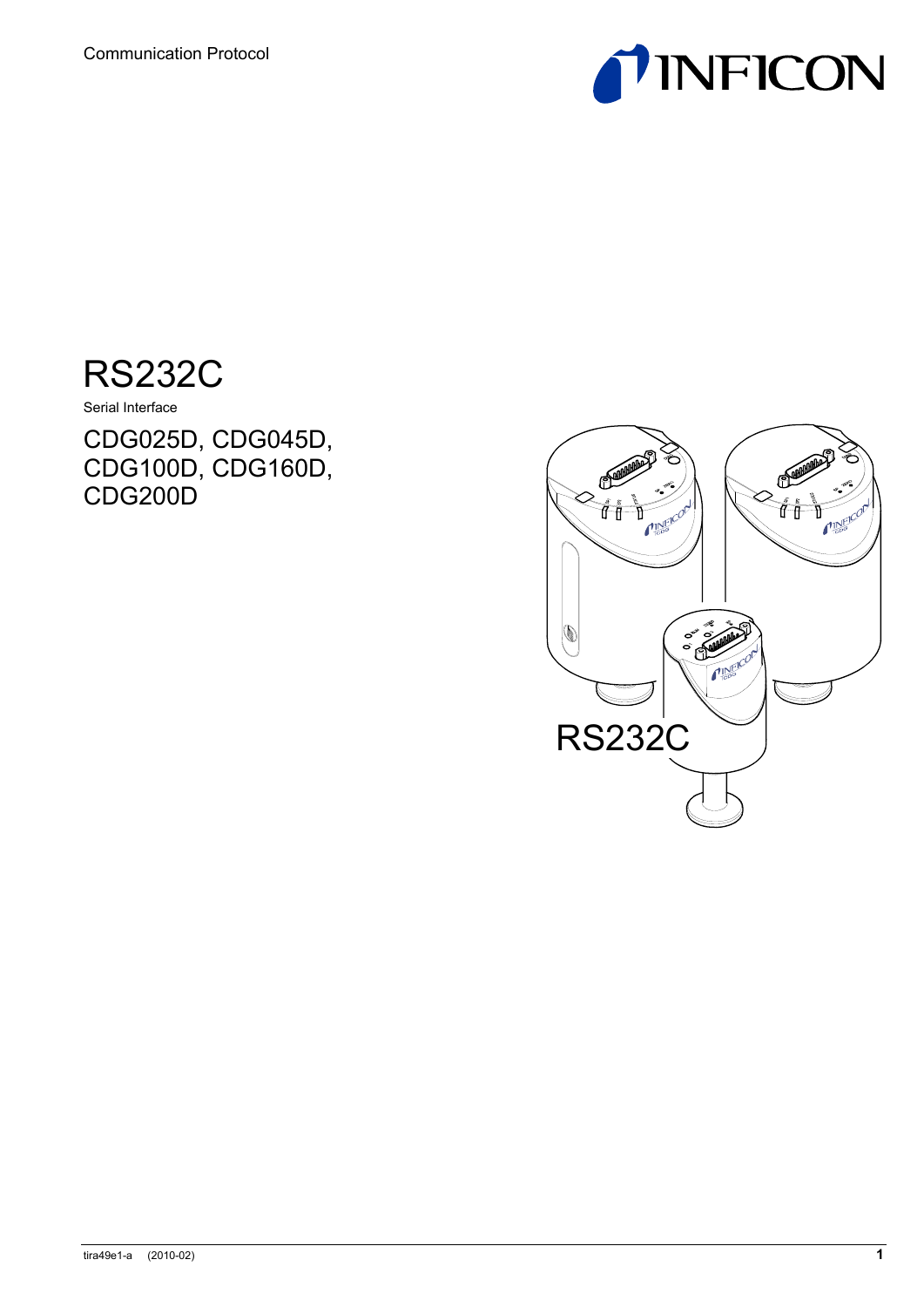

## **General Information**

The RS232C Serial Interface permits the communication between the digital INFICON Capacitance Diaphragm Gauge and

- an INFICON Vacuum Gauge Controller (VGC series) or
- another appropriate controller.

The RS232C Serial Interface integrated in the Capacitance Diaphragm Gauge allows to digitally transmit measurement values and information on the gauge status as well as to make parameter settings.

## **Caution** Caution: data transmission errors Any attempt to simultaneously operate the gauge via the RS232C Serial Interface and a fieldbus interface (DeviceNet or Profibus) or the diagnostic port may result in incorrect data and data transmission errors.

Therefore, it is inadmissible to simultaneously operate the gauge via the RS232C Serial Interface and DeviceNet, Profibus, or the diagnostic port.

## **Functional Principle**

The RS232C Serial Interface is used in duplex operation. The gauge continuously (approximately every 20 ms) transmits a nine byte send string without request. Instructions to the gauge are transmitted via five-byte receipt strings.

Data format

- binary
- 8 data bits
- 1 stop bit
- no parity bit
- no handshake

Transmission rate

• 9600 Baud

Pin assignment

- TxD Pin 13
- RxD Pin 14
- GND Pin 5 (sensor cable connector)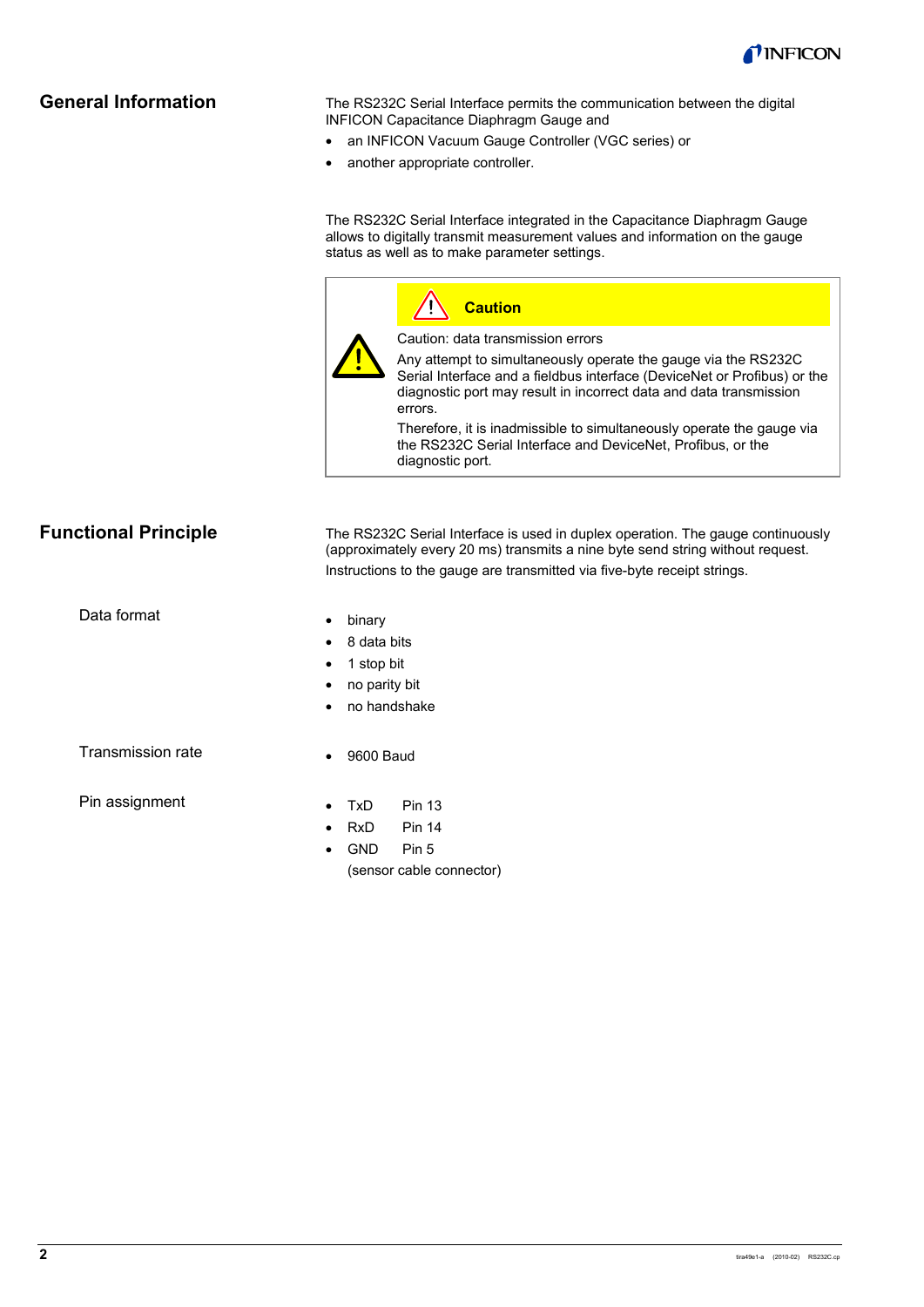

# **1 Interface Protocol**

## **1.1 Send String**

Structure of send string

The complete send string (frame) is nine bytes (byte 0 … 8) long. Bytes 1 … 7 form the data string.

| Byte No.       | Function                 | Value                    | Comment                                                                                                                          |
|----------------|--------------------------|--------------------------|----------------------------------------------------------------------------------------------------------------------------------|
| 0              | Data string length       | 7                        | Constant value                                                                                                                   |
| 1              | Page No.                 | 4<br>3<br>$\overline{2}$ | Constant value for CDG025D <sup>1)</sup><br>Constant value for CDGxxxD <sup>2)</sup><br>Constant value for CDG025D <sup>3)</sup> |
| $\overline{2}$ | Status                   |                          | $\rightarrow$ "Status byte"                                                                                                      |
| 3              | Error                    |                          | $\rightarrow$ "Error byte"                                                                                                       |
| 4              | Measured value high byte | <value></value>          | $\rightarrow$ "Calculation of pressure value"                                                                                    |
| 5              | Measured value low byte  | <value></value>          | $\rightarrow$ "Calculation of pressure value"                                                                                    |
| 6              | Read command             | <value></value>          | Read value                                                                                                                       |
| 7              | Sensor type              |                          | $\rightarrow$ "Sensor type"                                                                                                      |
| 8              | Checksum                 |                          | $\rightarrow$ "Synchronization"                                                                                                  |
|                |                          |                          |                                                                                                                                  |

1) CDG025D with output signal 10.00 V (analog)

2) CDG045D, CDG100D, CDG160D, CDG200D with output signal 10.24 V (analog)

3) CDG025D with output signal 10.24 V (analog)

Status byte (byte No. 2)

| Bit 0                 |                           | Definition                                                                                      |  |  |  |  |  |  |  |
|-----------------------|---------------------------|-------------------------------------------------------------------------------------------------|--|--|--|--|--|--|--|
| 0                     |                           | Continuous output of measured value                                                             |  |  |  |  |  |  |  |
|                       |                           | Individual measured value (polling) <sup>1)</sup>                                               |  |  |  |  |  |  |  |
| 1)                    | requesting a send string. | $\rightarrow \mathbb{R}$ 8, "DataTxMode". Send a read command of any parameter to the gauge for |  |  |  |  |  |  |  |
| Bit 2                 | Bit 1                     | Definition                                                                                      |  |  |  |  |  |  |  |
| 1                     | 0                         | Manual setpoint setting                                                                         |  |  |  |  |  |  |  |
| 1                     | 1                         | Zero adjust active                                                                              |  |  |  |  |  |  |  |
| Bit 3                 |                           | Definition                                                                                      |  |  |  |  |  |  |  |
| $0 \Leftrightarrow 1$ |                           | Toggle bit, changes with every string<br>received correctly                                     |  |  |  |  |  |  |  |
| Bit 5                 | Bit 4                     | Definition                                                                                      |  |  |  |  |  |  |  |
| 0                     | 0                         | Current pressure unit mbar                                                                      |  |  |  |  |  |  |  |
| 0                     | 1                         | Current pressure unit Torr                                                                      |  |  |  |  |  |  |  |
| 1                     | 0                         | Current pressure unit Pa                                                                        |  |  |  |  |  |  |  |
|                       |                           |                                                                                                 |  |  |  |  |  |  |  |
| Bit 6                 |                           | Definition                                                                                      |  |  |  |  |  |  |  |
| 0                     |                           | Standard measurement mode                                                                       |  |  |  |  |  |  |  |
| 1                     |                           | Reserved for internal use                                                                       |  |  |  |  |  |  |  |
| Bit 7                 |                           | Definition                                                                                      |  |  |  |  |  |  |  |
| 0                     |                           | Heating $1)$                                                                                    |  |  |  |  |  |  |  |
| 1                     |                           | Sensor temperature attained 1)                                                                  |  |  |  |  |  |  |  |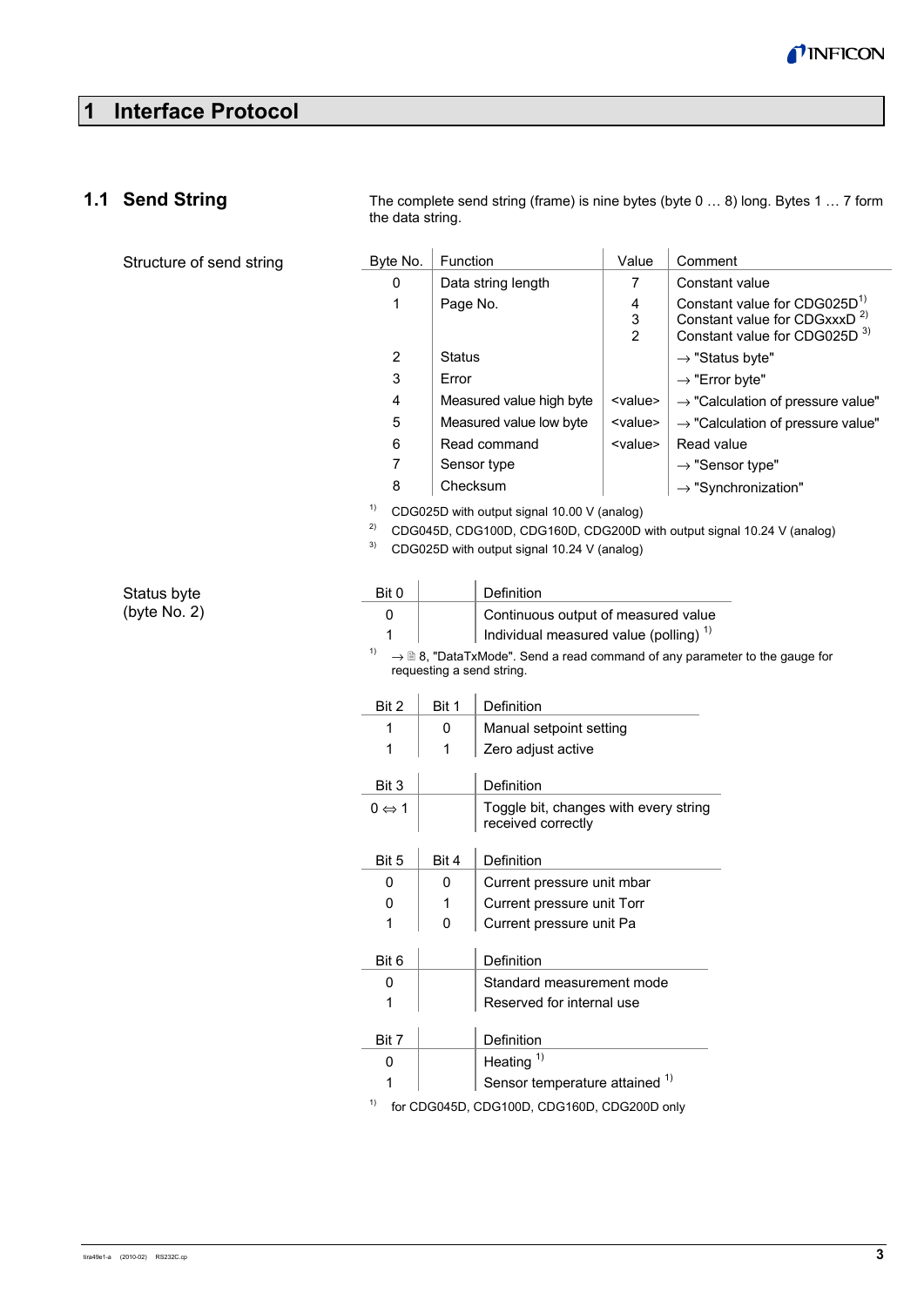

| Error byte                               | Bit No.        | Definition                                                                                                                                                                                                                                                     |                                                                                 |                  |                                                                                                                                                                                        |  |  |  |  |
|------------------------------------------|----------------|----------------------------------------------------------------------------------------------------------------------------------------------------------------------------------------------------------------------------------------------------------------|---------------------------------------------------------------------------------|------------------|----------------------------------------------------------------------------------------------------------------------------------------------------------------------------------------|--|--|--|--|
| (byte No. 3)                             | 0              | RS232 synchronization error                                                                                                                                                                                                                                    |                                                                                 |                  |                                                                                                                                                                                        |  |  |  |  |
|                                          | 1              |                                                                                                                                                                                                                                                                |                                                                                 |                  | Incorrect command, e.g. inadmissible address (syntax error)                                                                                                                            |  |  |  |  |
|                                          | 2              |                                                                                                                                                                                                                                                                | Inadmissible read command                                                       |                  |                                                                                                                                                                                        |  |  |  |  |
|                                          | 3              | SP1 status                                                                                                                                                                                                                                                     |                                                                                 |                  |                                                                                                                                                                                        |  |  |  |  |
|                                          | 4              | SP <sub>2</sub> status                                                                                                                                                                                                                                         |                                                                                 |                  |                                                                                                                                                                                        |  |  |  |  |
|                                          | 5              | Not used                                                                                                                                                                                                                                                       |                                                                                 |                  |                                                                                                                                                                                        |  |  |  |  |
|                                          | 6              | Not used                                                                                                                                                                                                                                                       |                                                                                 |                  |                                                                                                                                                                                        |  |  |  |  |
|                                          | $\overline{7}$ | L-Byte and H-Byte")                                                                                                                                                                                                                                            | Extended error set ( $\rightarrow$ Read command "Extended Error                 |                  |                                                                                                                                                                                        |  |  |  |  |
|                                          |                |                                                                                                                                                                                                                                                                | No bit set $\rightarrow$ value = 0x00 = no error set                            |                  |                                                                                                                                                                                        |  |  |  |  |
| Error handling                           |                | Errors are only recorded in the error bytes as long as they persist, except for<br>RS232 interface errors. Errors are not acknowledged.                                                                                                                        |                                                                                 |                  |                                                                                                                                                                                        |  |  |  |  |
|                                          | analysis.      | RS232 errors are signaled by the "toggle bit", i.e. when an RS232 error occurs, the<br>"toggle bit" is not inverted. For checking the status of the "toggle bit", a read<br>operation is required, which also allows to read the error byte for detailed error |                                                                                 |                  |                                                                                                                                                                                        |  |  |  |  |
|                                          |                | variable is automatically erased.                                                                                                                                                                                                                              |                                                                                 |                  | If an "extended error" is set, it has to be read as variable by means of the "read<br>command" ( $\rightarrow$ table "Variables for bytes No. 2 and 3"). After the read operation, the |  |  |  |  |
| Calculation of pressure value            | presentation). |                                                                                                                                                                                                                                                                |                                                                                 |                  | The pressure is calculated from bytes 4 and 5 of the send string (decimal                                                                                                              |  |  |  |  |
| Conversion formula<br>(byte No. 4 and 5) |                | h                                                                                                                                                                                                                                                              | <pressure_value>×a_ xF.S.R._Mantissa×10<sup>(F.S.R._Exp)</sup></pressure_value> |                  |                                                                                                                                                                                        |  |  |  |  |
|                                          |                | Parameter                                                                                                                                                                                                                                                      | Description                                                                     |                  |                                                                                                                                                                                        |  |  |  |  |
|                                          |                | p                                                                                                                                                                                                                                                              |                                                                                 |                  | Pressure value in selected pressure unit ( $\rightarrow$ Parameter a)                                                                                                                  |  |  |  |  |
|                                          |                | <pressure_value></pressure_value>                                                                                                                                                                                                                              |                                                                                 |                  | Pressure measurement data, composed of "low and high<br>byte" (16 bit value) and converted into decimal format                                                                         |  |  |  |  |
|                                          |                | F.S.R._Mantissa                                                                                                                                                                                                                                                |                                                                                 |                  | F.S.R. factor according to "Sensor type" variable, which<br>has to be read separately $(\rightarrow$ "Read command")                                                                   |  |  |  |  |
|                                          |                | F.S.R. Exp                                                                                                                                                                                                                                                     |                                                                                 |                  | F.S.R. exponent according to "Sensor type" variable, which<br>has to be read separately $(\rightarrow$ "Read command")                                                                 |  |  |  |  |
|                                          |                | a                                                                                                                                                                                                                                                              |                                                                                 |                  | Conversion factor for pressure units other than "Torr".                                                                                                                                |  |  |  |  |
|                                          |                |                                                                                                                                                                                                                                                                | Torr:<br>$a = 1.00$<br>$a = 1.3332$<br>mbar:<br>Pa:<br>$a = 133.32$             |                  |                                                                                                                                                                                        |  |  |  |  |
|                                          |                | Factor for resolution<br>b                                                                                                                                                                                                                                     |                                                                                 |                  |                                                                                                                                                                                        |  |  |  |  |
|                                          |                |                                                                                                                                                                                                                                                                |                                                                                 |                  |                                                                                                                                                                                        |  |  |  |  |
|                                          |                |                                                                                                                                                                                                                                                                | Page No. 1)<br>$\overline{2}$                                                   | $\sf b$<br>32000 | Output signal<br>10.24 V                                                                                                                                                               |  |  |  |  |
|                                          |                |                                                                                                                                                                                                                                                                |                                                                                 |                  |                                                                                                                                                                                        |  |  |  |  |

 $1) \rightarrow$  3, tabel "Structure of send string", byte no. 1

3  $32000$  10.24 V 4 | 32767 | 10.00 V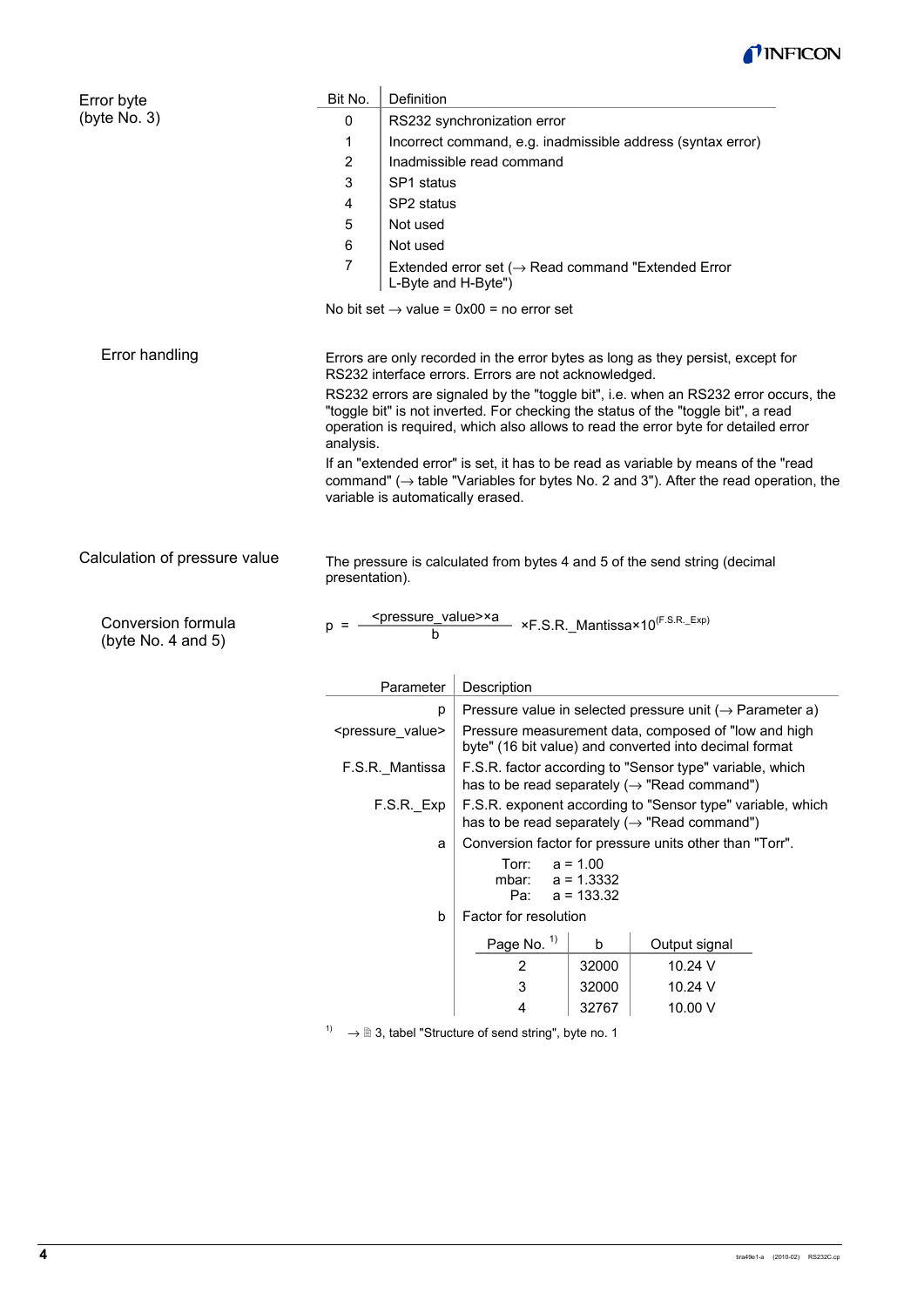

Read command (byte No. 6)

All variables in a receipt string that are addressed for reading are output on this byte. For variable types >1 byte, each byte (e.g. low, high, or further bytes) has to be addressed and read individually.

> Read Command L-Byte → Read Data L-Byte Read Command H-Byte → Read Data H-Byte

- After a write operation, the value of the addressed variable is output.
- After a reset (Power on) the software version is output on byte 6.

| Sensor type<br>(byte No. 7) | Bit No.<br>03 | Description             | Comment                                        |  |
|-----------------------------|---------------|-------------------------|------------------------------------------------|--|
|                             | 0x0           | $F.S.R. = 10^{-3}$      | $\rightarrow$ Variable "Sensor pressure range" |  |
|                             | 0x1           | $F.S.R. = 10^{-2}$      | F.S.R. Exponent = $(\text{value} > -3)$        |  |
|                             | 0x2           | $F.S.R.= 10^{-1}$       |                                                |  |
|                             | 0x3           | $F.S.R = 10^0 = 1$      |                                                |  |
|                             | 0x4           | $F.S.R. = 10^1 = 10$    |                                                |  |
|                             | 0x5           | $F.S.R = 10^2 = 100$    |                                                |  |
|                             | 0x6           | $F.S.R. = 10^3 = 1000$  |                                                |  |
|                             | 0x7           | $F.S.R. = 10^4 = 10000$ |                                                |  |
|                             | Bit No.<br>47 | Description             | Comment                                        |  |
|                             | 0x0           | $F.S.R.$ Mantissa = 1.0 | $\rightarrow$ Variable "Sensor FSR"            |  |
|                             | 0x1           | $F.S.R.$ Mantissa = 1.1 |                                                |  |
|                             | 0x2           | $F.S.R.$ Mantissa = 2.0 |                                                |  |
|                             | 0x3           | $F.S.R.$ Mantissa = 2.5 |                                                |  |
|                             | 0x4           | F.S.R. Mantissa = 5.0   |                                                |  |

Checksum and synchronization (byte No. 8)

The recipient (master) is synchronized by checking three bytes:

| Byte No. | Function                     | Value | Comment                                                                                                                          |
|----------|------------------------------|-------|----------------------------------------------------------------------------------------------------------------------------------|
| 0        | Data string length           |       | Constant value                                                                                                                   |
|          | Page No.                     | 4     | Constant value for CDG025D <sup>1)</sup><br>Constant value for CDGxxxD <sup>2)</sup><br>Constant value for CDG025D <sup>3)</sup> |
| 8        | Checksum of bytes<br>No. 1 7 | 0255  | Low byte of checksum $4)$                                                                                                        |

1) CDG025D with output signal 10.00 V (analog)

<sup>2)</sup> CDG045D, CDG100D, CDG160D, CDG200D with output signal 10.24 V (analog)

3) CDG025D with output signal 10.24 V (analog)

4) Possible high bytes are ignored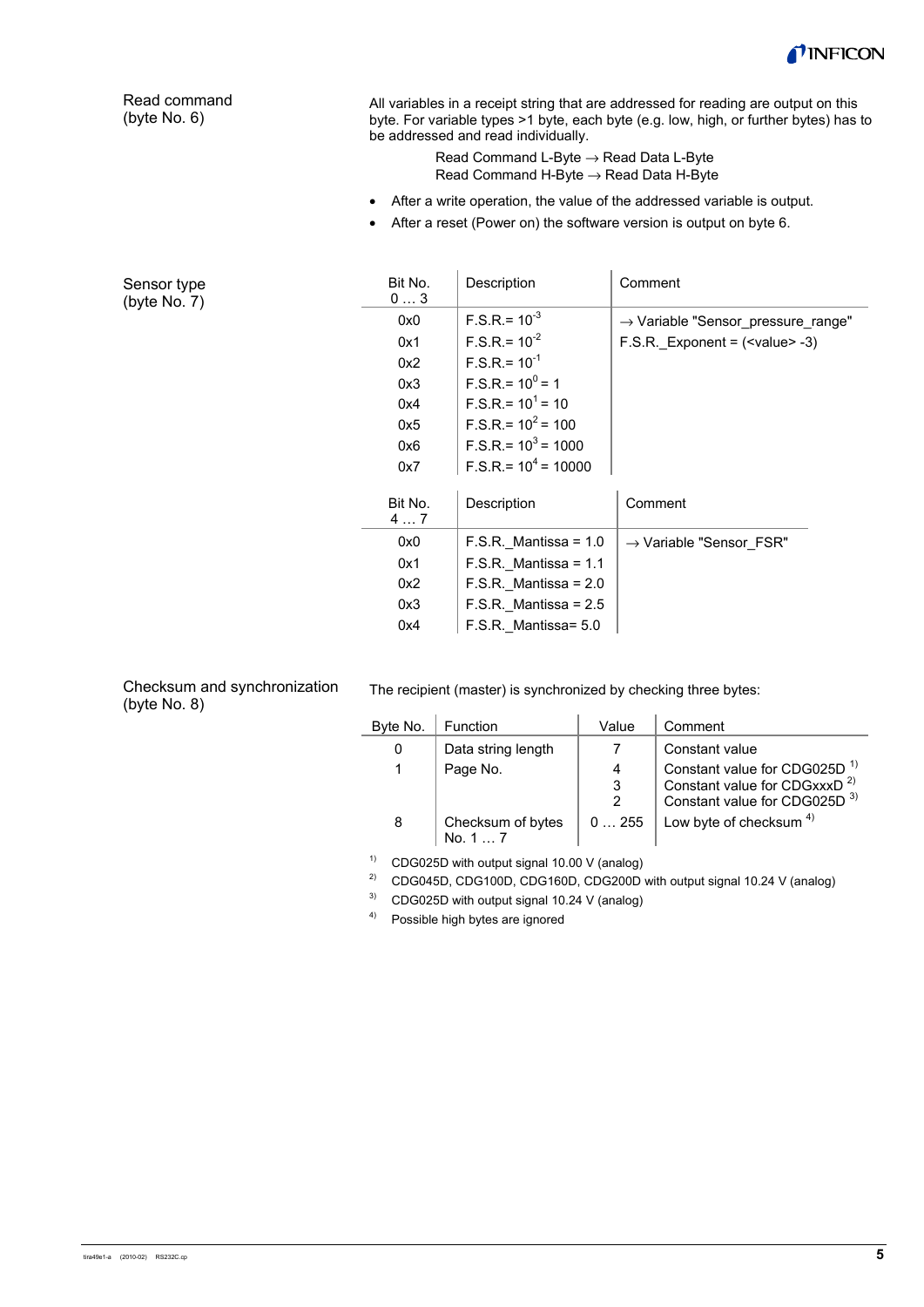

### Example

#### The example is based on the following output string:

| Byte No. |  |  |  |  |  |
|----------|--|--|--|--|--|
| Value    |  |  |  |  |  |

The instrument or controller (receiver) interprets this string as follows:

| Byte No. | <b>Function</b>                      | Value    | Comment                                                                                                                                                                                                           |
|----------|--------------------------------------|----------|-------------------------------------------------------------------------------------------------------------------------------------------------------------------------------------------------------------------|
| 0        | Length of<br>datastring              | 7        | (Set value)                                                                                                                                                                                                       |
| 1        | Page No.                             | 2        | CDG025D with output signal 10.24 V                                                                                                                                                                                |
| 2        | <b>Status</b>                        | 16       | Pressure unit = Torr                                                                                                                                                                                              |
| 3        | Error                                | 0        | No Error                                                                                                                                                                                                          |
| 4<br>5   | Measurement<br>High byte<br>Low byte | 125<br>0 | Calculation of pressure value: Conversion<br>formula $\rightarrow \mathbb{R}$ 4                                                                                                                                   |
| 6        | Read command                         | 20       | Software version = $20/20 = 1.0$                                                                                                                                                                                  |
| 7        | Sensor type                          | 6        | $F.S.R = 10^{+3}$                                                                                                                                                                                                 |
| 8        | Check sum                            | 169      | $2 + 16 + 0 + 125 + 0 + 20 + 6 =$<br>$169_{\text{dec}} \triangleq 00 \text{ A}9_{\text{hex}}$<br>High order byte is ignored $\Rightarrow$<br>Check sum = $\text{A9}_{\text{hex}}$ $\triangleq$ 169 <sub>dec</sub> |

# **1.2 Receipt String**

Structure of receipt string

Commands to the gauge are transmitted in receipt strings (frames) consisting of five bytes (without <CR>). The data string is formed by bytes 1 … 3.

| Byte No. | Designation                   | Value           |                                 |
|----------|-------------------------------|-----------------|---------------------------------|
| 0        | Data string length            | 3               | (constant value)                |
|          | Data                          |                 | $\rightarrow$ "Service command" |
| 2        | Data                          |                 | $\rightarrow$ "Address byte"    |
| 3        | Data                          |                 | $\rightarrow$ "Data byte"       |
| 4        | Checksum<br>of bytes No. 1  3 | <value></value> | Low byte of checksum $1$        |

<sup>1)</sup> Possible high bytes are ignored.

- The operation selected in byte No. 1 is addressed in byte No. 2.
- Variables are transmitted in byte No. 3. Variables >1 byte have to be transmitted in several receipt strings (splitting).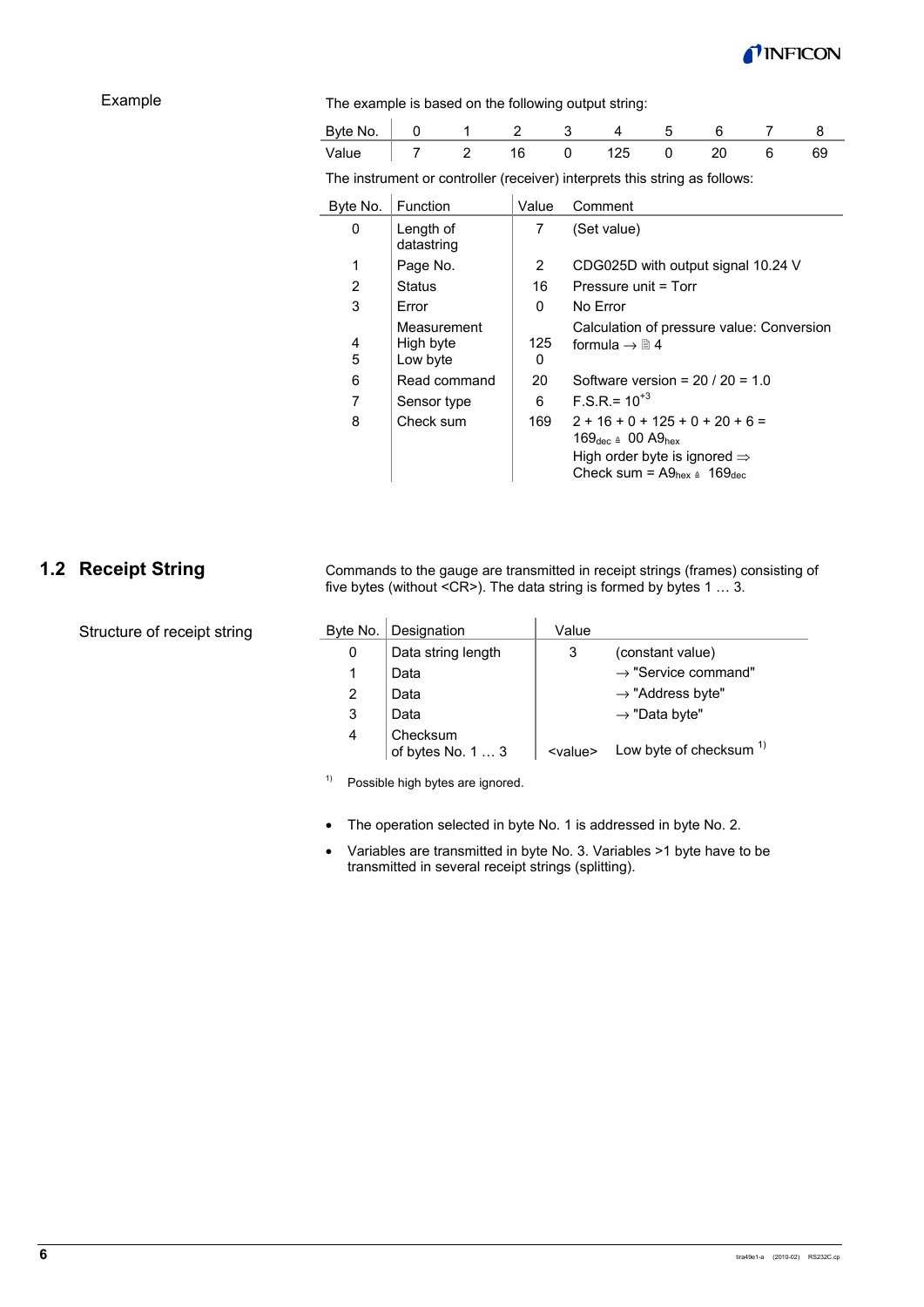

| Service command              | Description                                                                                                                                                                                               |                                              | Data        |                | Comment                                                                                           |  |  |
|------------------------------|-----------------------------------------------------------------------------------------------------------------------------------------------------------------------------------------------------------|----------------------------------------------|-------------|----------------|---------------------------------------------------------------------------------------------------|--|--|
| (byte No. 1)                 | Read command                                                                                                                                                                                              |                                              | 0x00        |                | Read command for variable according to<br>address in byte No. 2                                   |  |  |
|                              | Write command                                                                                                                                                                                             |                                              | 0x10        |                | Write command for variable according to<br>address in byte No. 2                                  |  |  |
|                              | Special services                                                                                                                                                                                          |                                              | 0x40        |                | Direct command (write command) without<br>data information, e.g. Reset, Zero adjust               |  |  |
| Address byte<br>(byte No. 2) | Enter the address of the variable to be read/written $(\rightarrow$ table "Variables for bytes<br>No. 2 and 3").                                                                                          |                                              |             |                |                                                                                                   |  |  |
| Data byte<br>(byte No. 3)    | When a variable is written (receipt string) the content of byte No. 3 is written to the<br>variable addressed in byte No. 2 ( $\rightarrow$ table "Variables for bytes No. 2 and 3").                     |                                              |             |                |                                                                                                   |  |  |
|                              | When a variable is read (send string), the value of the variable addressed in byte<br>No. 2 is output in byte No. 6 of the send string. The content of byte No. 3 is not<br>relevant for read operations. |                                              |             |                |                                                                                                   |  |  |
| Checksum<br>(byte No. 4)     | The checksum is calculated from the sum of byte No. 1 to 3.                                                                                                                                               |                                              |             |                |                                                                                                   |  |  |
| Example                      |                                                                                                                                                                                                           | Das Beispiel basiert auf dem Empfangsstring: |             |                |                                                                                                   |  |  |
|                              | Byte No.                                                                                                                                                                                                  | 0                                            | 1           | 2              | 3<br>4                                                                                            |  |  |
|                              | Value                                                                                                                                                                                                     | 3                                            | $\mathbf 0$ | $\overline{2}$ | $\mathbf 0$<br>$\overline{2}$                                                                     |  |  |
|                              |                                                                                                                                                                                                           |                                              |             |                | The instrument or controller (receiver) interprets this string as follows:                        |  |  |
|                              | Byte No.                                                                                                                                                                                                  | Designation                                  |             |                | Value Comment                                                                                     |  |  |
|                              | $\mathbf 0$                                                                                                                                                                                               | Data string<br>length                        |             | 3              | (constant value)                                                                                  |  |  |
|                              | 1                                                                                                                                                                                                         | Service<br>command                           |             | 0              | Read command                                                                                      |  |  |
|                              | 2                                                                                                                                                                                                         | Address byte                                 |             | $\overline{c}$ | Filter                                                                                            |  |  |
|                              | 3                                                                                                                                                                                                         | Data byte                                    |             | $\pmb{0}$      |                                                                                                   |  |  |
|                              | 4                                                                                                                                                                                                         | Checksum                                     |             | 2              | $0 + 2 + 0 = 2_{\text{dec}} \triangleq 0002_{\text{hex}}$<br>High bytes are ignored $\Rightarrow$ |  |  |
|                              |                                                                                                                                                                                                           |                                              |             |                | Checksum = $02_{hex} \triangleq 2_{dec}$                                                          |  |  |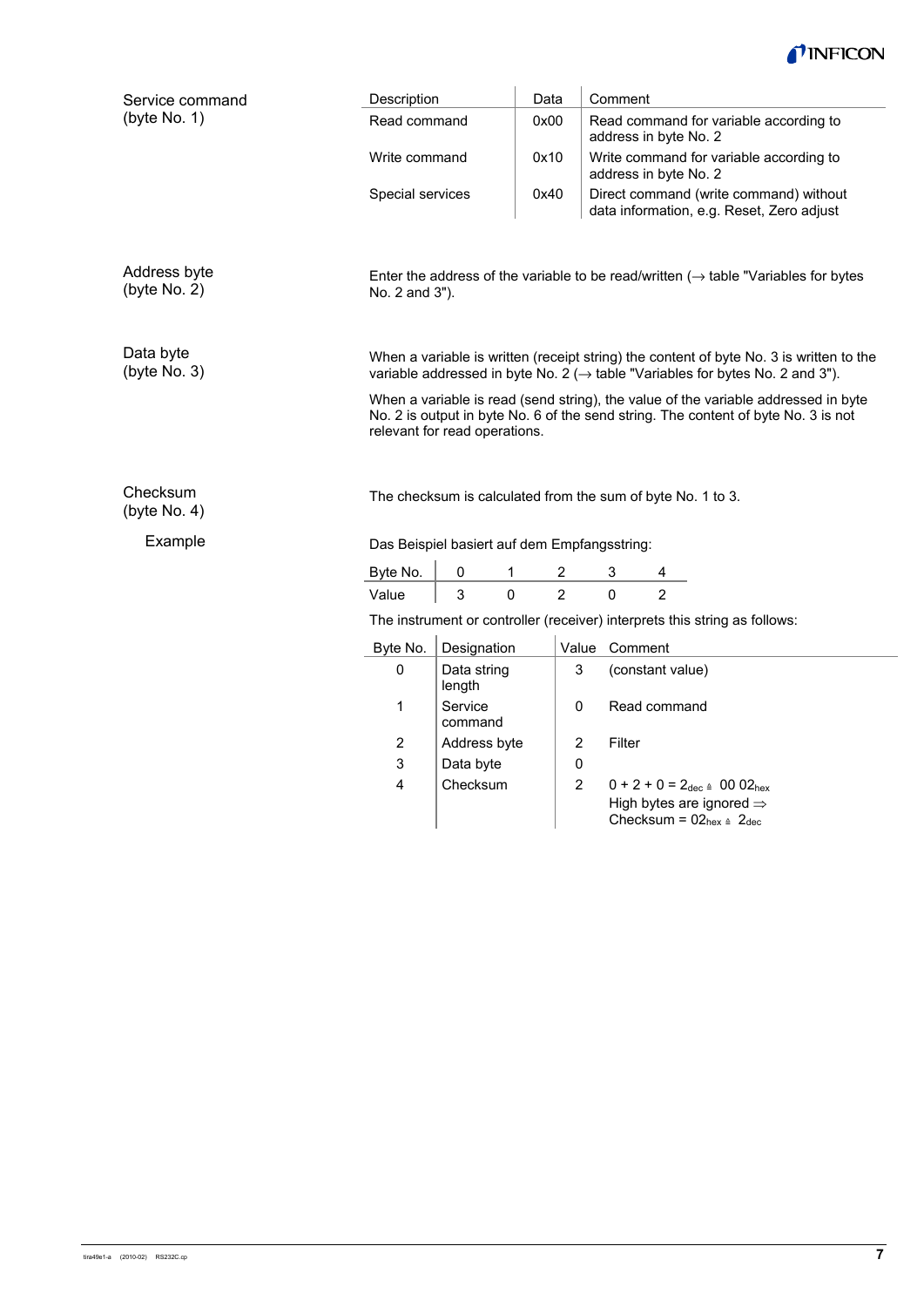

### Variables for bytes No. 2 and 3 (read/write command)

| Parameter name     | Data type                   | Description | Byte No. 2     | Byte No. 3      | Comment                                                                    |
|--------------------|-----------------------------|-------------|----------------|-----------------|----------------------------------------------------------------------------|
| DataTxMode         | uint8 T / RW                |             | 0              | 0 <sup>1</sup>  | Continued output of measured value                                         |
|                    |                             |             |                | 1               | Individual output of measured value<br>(polling)                           |
| Unit               | uint8_T / RW                |             | 1              | 0               | Pressure unit "mbar"                                                       |
|                    |                             |             |                | $1^{1}$         | Pressure unit "Torr"                                                       |
| Filter             | uint8 $T / RW$              |             | $\overline{2}$ | 0 <sup>1</sup>  | Filter dynamic                                                             |
|                    |                             |             |                | 1               | Filter time fast                                                           |
|                    |                             |             |                | $\overline{2}$  | Filter time slow                                                           |
| SP1 Level Low      | sint16_T / RW               | H-Byte      | 4              | <value></value> | Lower setpoint threshold SP1 <sup>2)</sup>                                 |
|                    |                             | L-Byte      | 5              | <value></value> |                                                                            |
| SP2 Level Low      | $sint16$ T / RW             | H-Byte      | 6              | <value></value> | Lower setpoint threshold SP2 <sup>2)</sup>                                 |
|                    |                             | L-Byte      | 7              | <value></value> |                                                                            |
| SP1 Level High     | sint16 T / RW               | H-Byte      | 8              | <value></value> | Upper setpoint threshold SP1<br>(hysteresis) <sup>2)</sup>                 |
|                    |                             | L-Byte      | 9              | <value></value> |                                                                            |
| SP2 Level High     | sint16_T / RW               | H-Byte      | 10             | <value></value> | Upper setpoint threshold SP2<br>(hysteresis) $^{2)}$                       |
|                    |                             | L-Byte      | 11             | <value></value> |                                                                            |
| Software version   | uint8 $T/Ro$                |             | 16             | <value></value> | ( <value> / 20) = Software Version<br/>e.g. <math>20 = V1.0</math></value> |
| Calib date         | uint32_T / Ro               | <b>MSB</b>  | 17             | <value></value> | Date: YY, MM, DD, HH, MM                                                   |
|                    |                             | Byte 2      | 18             | <value></value> | e.g. $0410291109 =$                                                        |
|                    |                             | Byte 1      | 19             | <value></value> | 2004-10-29 at 11:09                                                        |
|                    |                             | <b>LSB</b>  | 20             | <value></value> |                                                                            |
| Zero Adjust Value  | $sint16$ T / RW             | H-Byte      | 21             | <value></value> | Zero Offset Adjust Level <sup>3)</sup>                                     |
|                    |                             | L-Byte      | 22             | <value></value> |                                                                            |
| DC Output Offset   | sint16_T / RW               | H-Byte      | 23             | <value></value> | Customer DC Output Offset <sup>3)</sup>                                    |
|                    |                             | L-Byte      | 24             | <value></value> | (Base pressure offset)                                                     |
| Production No.     | uint8 T / Ro                | Byte 0      | 25             | <value></value> | Production number as ASCII string<br>(barcode)                             |
|                    | uint8_T / Ro                | Byte 1      | 26             | <value></value> | (Max. 16 byte)                                                             |
|                    | uint8 $T/Ro$                | $\sim$      | $\cdots$       | $\cdots$        |                                                                            |
|                    | uint8_T / Ro                | Byte 15     | 40             | <value></value> | (Last digit: null terminator)                                              |
| Software date Year | uint16 $T/Ro$               | H-Byte      | 212            | <value></value> | Software version date Year in Hex<br>e.g. $0x2007 = 2007$                  |
|                    |                             | L-Byte      | 213            | <value></value> |                                                                            |
| Software date M/D  | Uint16 T / Ro               | H-Byte      | 214            | <value></value> | Software version date Month in Hex<br>$e.g. 0x03 = March$                  |
|                    |                             | L-Byte      | 215            | <value></value> | Software version date Day in Hex<br>e.g. $0x19 = 19$                       |
| Part No.           | uint $8$ _T / Ro            | Byte 0      | 218            | <value></value> | Part number as ASCII string                                                |
|                    | uint8_T / $Ro$              | Byte 1      | 219            | <value></value> | (Max 20 byte)                                                              |
|                    | uint $8$ <sub>_T</sub> / Ro | $\ddotsc$   | $\cdots$       | <value></value> | e.g. 378-000                                                               |
|                    | uint $8$ <sub>_T</sub> / Ro | Byte 19     | 237            | <value></value> | (Last digit: null terminator)                                              |
| Remaining_Zero     | sint16_T / Ro               | H-Byte      | 72             | <value></value> | Max. remaining offset value                                                |
|                    |                             | L-Byte      | 73             | <value></value> |                                                                            |

(continued)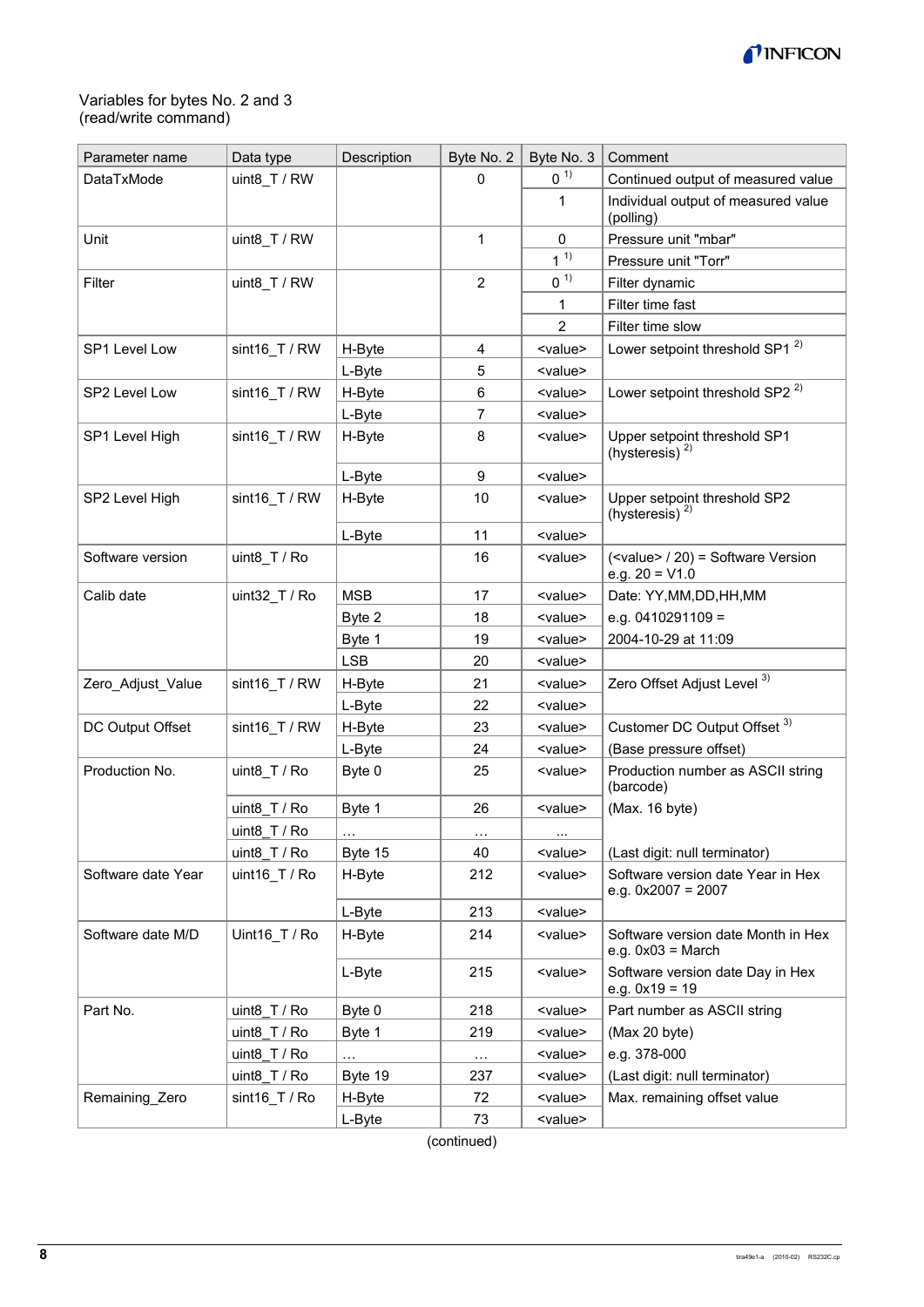

| Parameter name | Data type    | Description | Byte No. 2 | Byte No. 3                | Comment                            |
|----------------|--------------|-------------|------------|---------------------------|------------------------------------|
| Extended error | uint8 T / Ro | H-Byte      | 54         | Bit 0                     | PT1000 fault <sup>4)</sup>         |
| H-Byte         |              |             |            | Bit 1                     | Heater block overtemp. 4)          |
|                |              |             |            | Bit 2                     | Electronic overtemp. <sup>4)</sup> |
|                |              |             |            | Bit 3                     | Zero adjust error                  |
|                |              |             |            | Bit 4                     | Reserve                            |
|                |              |             |            | Bit 5                     | Reserve                            |
|                |              |             |            | Bit 6                     | Reserve                            |
|                |              |             |            | Bit 7                     | Reserve                            |
| Extended error | uint8_T / Ro | L-Byte      | 55         | Bit 0                     | Atm. pressure out of range         |
| L-Byte         |              |             |            | Bit 1                     | Temperature out of range           |
|                |              |             |            | Bit 2                     | Reserve                            |
|                |              |             |            | Bit 3                     | Reserve                            |
|                |              |             |            | Bit 4                     | Cal. mode wrong                    |
|                |              |             |            | Bit 5                     | Pressure underflow                 |
|                |              |             |            | Bit 6                     | Pressure overflow                  |
|                |              |             |            | Bit 7                     | Zero adjust warning                |
| Pressure range | uint8_T / Ro |             | 56         | 0                         | $F.S.R. = E-3$                     |
| (Exponent)     |              |             |            | $\mathbf 1$               | $F.S.R. = E-2$                     |
|                |              |             |            | $\boldsymbol{2}$          | $F.S.R. = E-1$                     |
|                |              |             |            | $\ensuremath{\mathsf{3}}$ | $F.S.R. = E 0$                     |
|                |              |             |            | $\overline{\mathbf{4}}$   | $F.S.R. = E + 1$                   |
|                |              |             |            | 5                         | $F.S.R. = E + 2$                   |
|                |              |             |            | 6                         | $F.S.R. = E + 3$                   |
|                |              |             |            | $\overline{7}$            | $F.S.R. = E + 4$                   |
| Pressure range | uint8_T / Ro |             | 57         | 0                         | Mantissa = $1.0$                   |
| (Mantissa)     |              |             |            | $\mathbf 1$               | Mantissa = $1.1$                   |
|                |              |             |            | $\mathbf 2$               | Mantissa = $2.0$                   |
|                |              |             |            | $\ensuremath{\mathsf{3}}$ | Mantissa = $2.5$                   |
|                |              |             |            | $\overline{\mathbf{4}}$   | Mantissa = $5.0$                   |
| Gauge config   | uint8_T / Ro |             | 58         | 0                         | = Analog out $010.24$ V            |
|                |              |             |            | $\mathbf 1$               | = Analog out $19V$                 |
| CDG type       | uint8_T / Ro |             | 59         | 0                         | $=$ CDG025D                        |
|                |              |             |            | $\mathbf{1}$              | $=$ CDG045D                        |
|                |              |             |            | $\boldsymbol{2}$          | $=$ CDG100D                        |
|                |              |             |            | $\ensuremath{\mathsf{3}}$ | $=$ CDG160D                        |
|                |              |             |            | $\overline{\mathbf{4}}$   | $=$ CDG200D                        |
|                |              |             |            |                           |                                    |

### $RW = Read / Write$   $Ro = Read only$

<sup>1)</sup> Factory setting

- 2) Conversion  $\rightarrow$  Section 1.1, byte 6 "Read command"
- 3) Conversion  $\rightarrow$  Section 1.1, bytes 4 and 5 "Pressure unit"
- 4) CDG045D, CDG100D, CDG160D, CDG200D only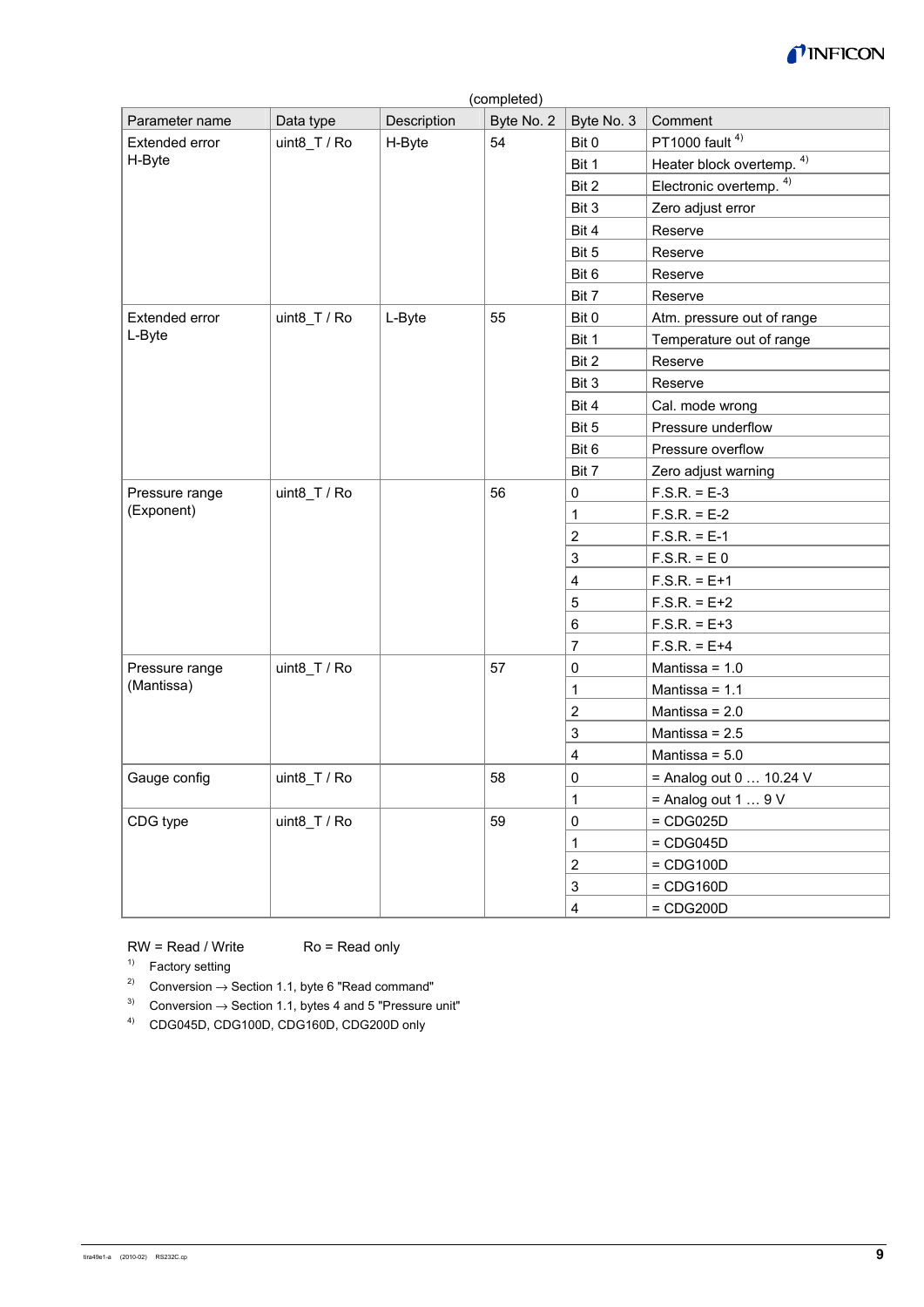

### Variables for bytes No. 2 and 3 (special services)

| Parameter name           | Data type                                                                | Description                                                                                                                                           | Byte No. 2                          | Byte No. 3                   | Comment                                                                                                    |  |  |
|--------------------------|--------------------------------------------------------------------------|-------------------------------------------------------------------------------------------------------------------------------------------------------|-------------------------------------|------------------------------|------------------------------------------------------------------------------------------------------------|--|--|
| <b>RESET</b>             | uint8 $T / W$                                                            |                                                                                                                                                       | 0                                   | 0                            | Power reset: Starts continuous<br>pressure output                                                          |  |  |
| <b>RESET Factory</b>     | uint8_T / $W$                                                            |                                                                                                                                                       | 1                                   | $\pmb{0}$                    | Factory reset: Sets factory confi-<br>guration                                                             |  |  |
| Zero_adjust              | uint8 $T/W$                                                              |                                                                                                                                                       | 2                                   |                              | Starts zero offset adjustment                                                                              |  |  |
| $W = Write$              |                                                                          |                                                                                                                                                       |                                     |                              |                                                                                                            |  |  |
| Description of variables |                                                                          |                                                                                                                                                       |                                     |                              |                                                                                                            |  |  |
| Setpoint_level xy        |                                                                          |                                                                                                                                                       |                                     |                              |                                                                                                            |  |  |
|                          |                                                                          |                                                                                                                                                       | Parameter <sup>1)</sup> Description |                              |                                                                                                            |  |  |
|                          |                                                                          |                                                                                                                                                       |                                     |                              | Setpoint level $xy$ Setpoint threshold in the selected pressure unit.                                      |  |  |
|                          | 1)                                                                       | Further parameter $\rightarrow \blacksquare$ 11, table "Parameter"                                                                                    |                                     |                              |                                                                                                            |  |  |
|                          |                                                                          | admissible.                                                                                                                                           |                                     |                              | <b>Minimum value</b> lower switching threshold = $0$ ; negative values are not                             |  |  |
|                          |                                                                          |                                                                                                                                                       |                                     |                              | <b>Maximum value</b> lower switching threshold = $F.S.R. - 1\%$ hysteresis.                                |  |  |
| Zero_Adjust_Value        |                                                                          | (writable and readable).                                                                                                                              |                                     |                              | Zero_Adjust_Value contains the zero pressure offset value required for zeroing                             |  |  |
|                          |                                                                          | bytes No. 2 and 3 (special services)").                                                                                                               |                                     |                              | • Automatic zero_adjust function via key or command $(\rightarrow$ table "Variables for                    |  |  |
|                          |                                                                          | Base-Pressure-Adjust for adjusting a defined zero offset, e.g. if the required<br>final pressure as indicated in the operating manual is not reached. |                                     |                              |                                                                                                            |  |  |
|                          |                                                                          | with the "Pressure value" formula ( $\rightarrow \mathbb{B}$ 4).                                                                                      |                                     |                              | The Zero_Adjust_Value consists of the high and low byte and has to be converted                            |  |  |
|                          |                                                                          |                                                                                                                                                       |                                     |                              | Zero_Adjust_Value = $\frac{\text{~data\_value} > \times a}{b}$ ×F.S.R._Mantisse×10 <sup>(F.S.R._Exp)</sup> |  |  |
|                          |                                                                          | Parameter <sup>1)</sup>                                                                                                                               | Description                         |                              |                                                                                                            |  |  |
|                          |                                                                          | Zero_Adjust_Value                                                                                                                                     |                                     | (→ ■ 11, table "Parameter"). | Zero pressure offset in the selected pressure unit                                                         |  |  |
|                          | 1)<br>Further parameter $\rightarrow \blacksquare$ 11, table "Parameter" |                                                                                                                                                       |                                     |                              |                                                                                                            |  |  |
| Remaining_Zero           |                                                                          |                                                                                                                                                       |                                     |                              | Maximal remaining offset value. The Zero_Adjust can only be executed within this                           |  |  |

value.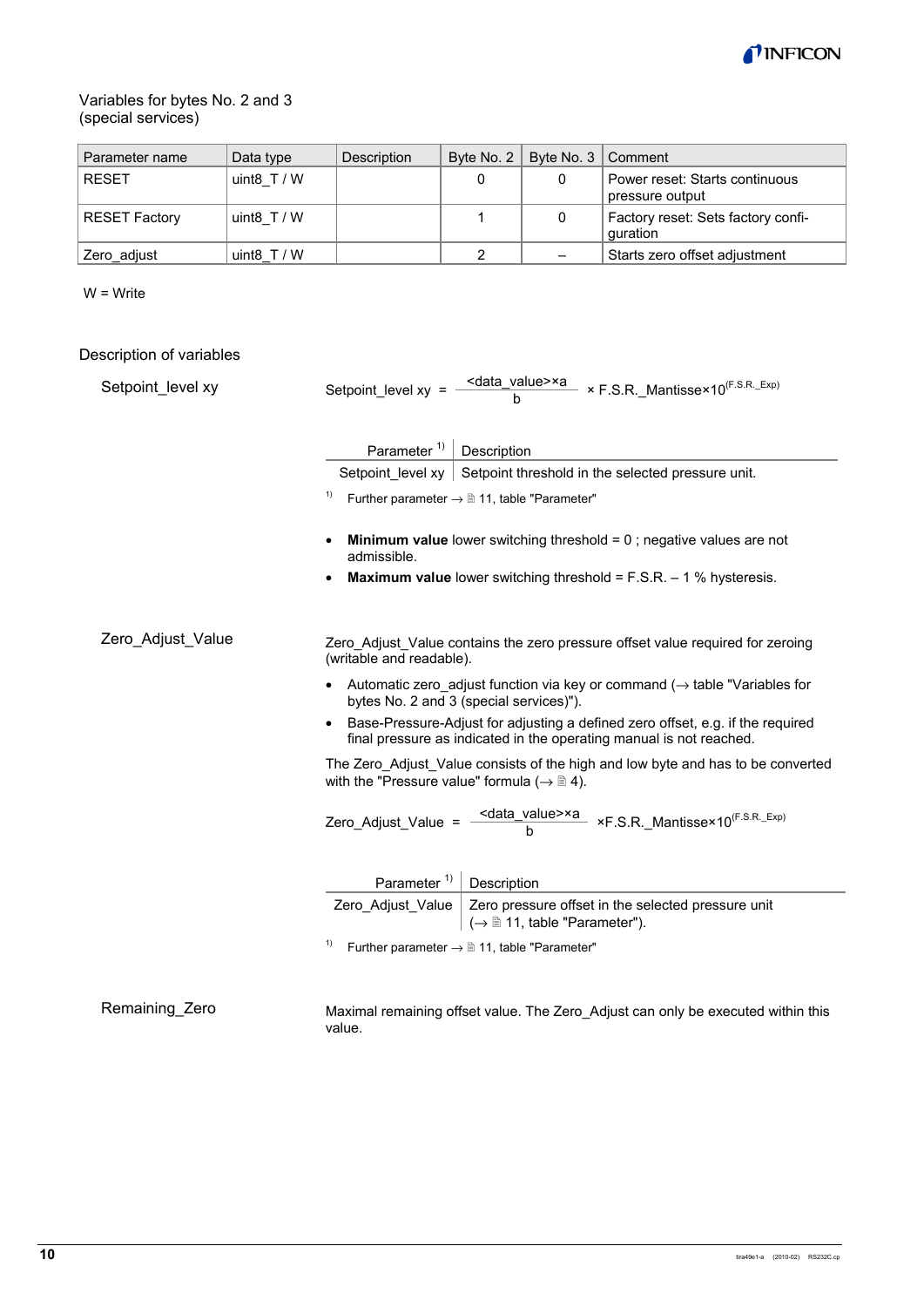

| DC Output Level                                                       | 下角                                                                     | The "DC Output Level" variable is used for assigning a defined offset level to the<br>analog output signal, e.g. for setting a certain zero offset signal level.<br>A "DC Output Level" >0 reduces the output range of the measurement<br>range 0  10 V by the selected offset value (F.S.R. - DC output level).<br>The "DC Output Level" parameter (16-Bit) consists of the high and low byte. |       |               |  |
|-----------------------------------------------------------------------|------------------------------------------------------------------------|-------------------------------------------------------------------------------------------------------------------------------------------------------------------------------------------------------------------------------------------------------------------------------------------------------------------------------------------------------------------------------------------------|-------|---------------|--|
|                                                                       | DC Output Level =                                                      | $\frac{\text{ }<\text{data_value}\times\text{a}}{\text{b}}$ ×F.S.R._Mantisse×10 <sup>(F.S.R._Exp)</sup>                                                                                                                                                                                                                                                                                         |       |               |  |
|                                                                       | Parameter <sup>1)</sup>                                                | Description                                                                                                                                                                                                                                                                                                                                                                                     |       |               |  |
|                                                                       |                                                                        | DC Output Level<br>DC-Output-Signal in the selected pressure unit<br>$(\rightarrow \mathbb{B} 11,$ table "Parameter").                                                                                                                                                                                                                                                                          |       |               |  |
|                                                                       | 1)<br>Further parameter $\rightarrow \mathbb{D}$ 11, table "Parameter" |                                                                                                                                                                                                                                                                                                                                                                                                 |       |               |  |
|                                                                       |                                                                        |                                                                                                                                                                                                                                                                                                                                                                                                 |       |               |  |
| Software version                                                      | Software version =                                                     | <data_value><br/>e.g. <data_value> = <math>20 \triangleq \sqrt{1.0}</math><br/>20<br/>Description</data_value></data_value>                                                                                                                                                                                                                                                                     |       |               |  |
|                                                                       | Parameter                                                              |                                                                                                                                                                                                                                                                                                                                                                                                 |       |               |  |
|                                                                       |                                                                        | <data value=""><br/>1 byte value (8 bit), data value in decimal format.</data>                                                                                                                                                                                                                                                                                                                  |       |               |  |
|                                                                       |                                                                        |                                                                                                                                                                                                                                                                                                                                                                                                 |       |               |  |
| Parameter                                                             | Parameter                                                              | Description                                                                                                                                                                                                                                                                                                                                                                                     |       |               |  |
|                                                                       | <data_value></data_value>                                              | Zero offset measurement data, consisting of "low and high<br>byte" (16 bit value), data value in decimal format.                                                                                                                                                                                                                                                                                |       |               |  |
|                                                                       | a                                                                      | Conversion factor for pressure units other than "Torr"                                                                                                                                                                                                                                                                                                                                          |       |               |  |
|                                                                       |                                                                        | Torr:<br>$a = 1.00$<br>a = 1.3332<br>mbar:<br>$a = 133.32$<br>Pa:                                                                                                                                                                                                                                                                                                                               |       |               |  |
|                                                                       | b                                                                      | Factor for resolution                                                                                                                                                                                                                                                                                                                                                                           |       |               |  |
|                                                                       |                                                                        | Page No. 1)                                                                                                                                                                                                                                                                                                                                                                                     | b     | Output signal |  |
|                                                                       |                                                                        | 2                                                                                                                                                                                                                                                                                                                                                                                               | 32000 | 10.24 V       |  |
|                                                                       |                                                                        | 3                                                                                                                                                                                                                                                                                                                                                                                               | 32000 | 10.24 V       |  |
|                                                                       |                                                                        | 4                                                                                                                                                                                                                                                                                                                                                                                               | 32767 | 10.00 V       |  |
|                                                                       | F.S.R. Mantisse                                                        | F.S.R. factor according to the "Sensor type" variable, which<br>has to be read separately ( $\rightarrow$ "Read command").                                                                                                                                                                                                                                                                      |       |               |  |
|                                                                       | F.S.R. Exp                                                             | F.S.R. exponent according to "Sensor type" variable, which<br>has to be read separately $(\rightarrow$ "Read command").                                                                                                                                                                                                                                                                         |       |               |  |
| 1)<br>$\rightarrow$ 0 3, tabel "Structure of send string", byte no. 1 |                                                                        |                                                                                                                                                                                                                                                                                                                                                                                                 |       |               |  |